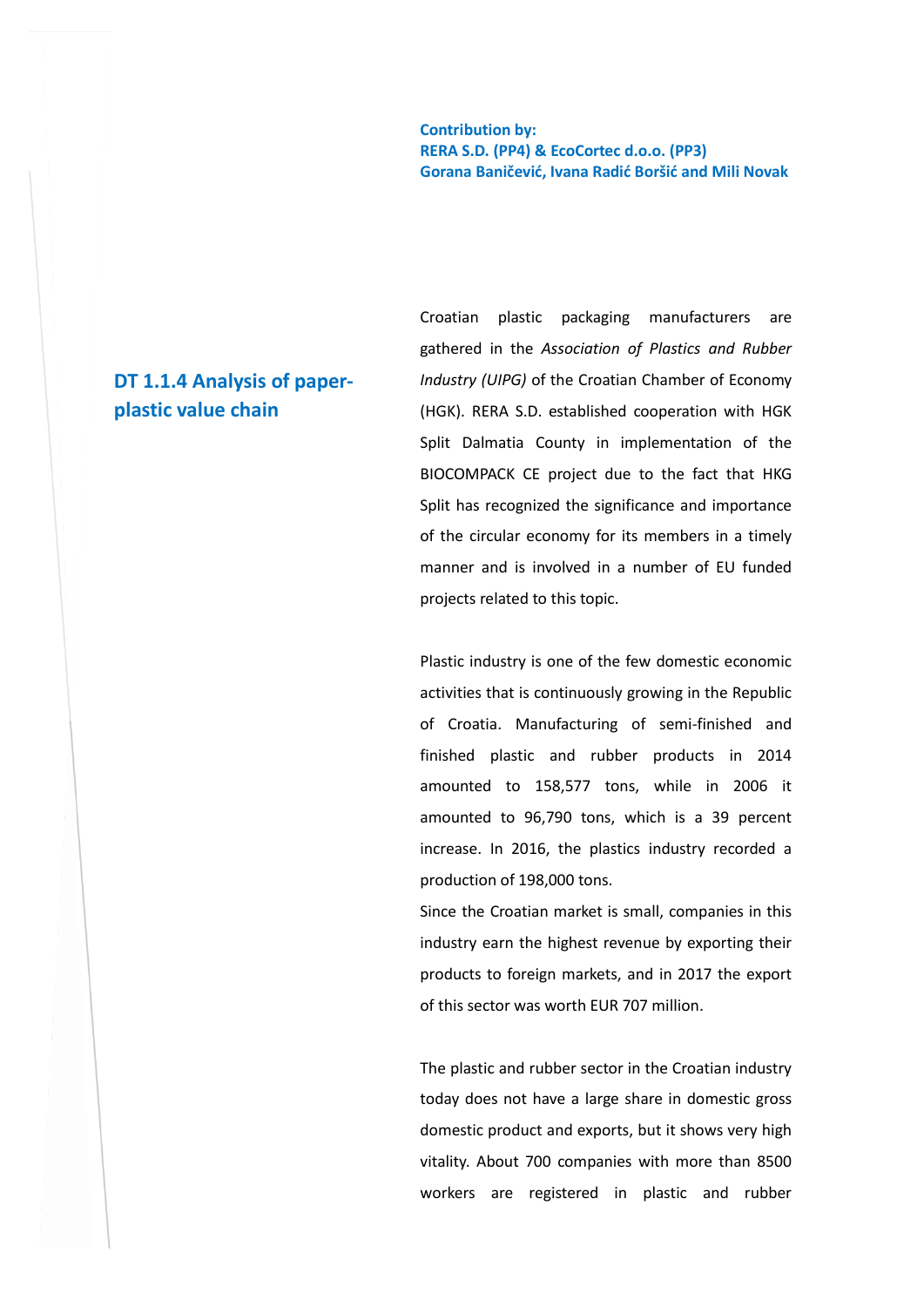processing industries in Croatia. Plastic production is performed by 615 companies, accounting for about 5.6% of total registered companies in the manufacturing industry.

#### **Technological modernization of production process.**

Reasons for increased capacity utilization in the Croatian plastics and rubber industry sector in recent years depend largely on the growth of demand in the Central European countries. The market is in any case potent and therefore technological restructuring takes place relatively quickly having as a result a relative business success. However, the need for technological modernization of the production process is continuous and proper timing would be the main driver of the whole sector development. In this sense, certain state incentives have played their part, such as the favorable development credit line of the Croatian Bank for Reconstruction and Development (HBOR).

#### **Waste management.**

However, the problem exists in separate collection and quality sorting, which would make possible to obtain secondary raw materials for the production of new products. The most desirable option is recycling, composting and energy recovery of discarded plastics.

Therefore, for the more intense use of plastic and eventually bioplastics in production in Croatia, it is necessary to create the preconditions in separate collection and quality sorting – where mainly the responsibility lies among local self-government units. The problem that Croatia needs to solve to restore raw material to plants is the establishment of a separate collection of plastic waste at home place to get quality raw material that will have market demand. There is a need for cooperation between all stakeholders throughout the value chain, especially between utilities and users of secondary raw materials, which can be recyclers but also the manufacturing industry actors.



Quantities of separately collected municipal waste by category: 2010. to 2015. (HAOP, 2016)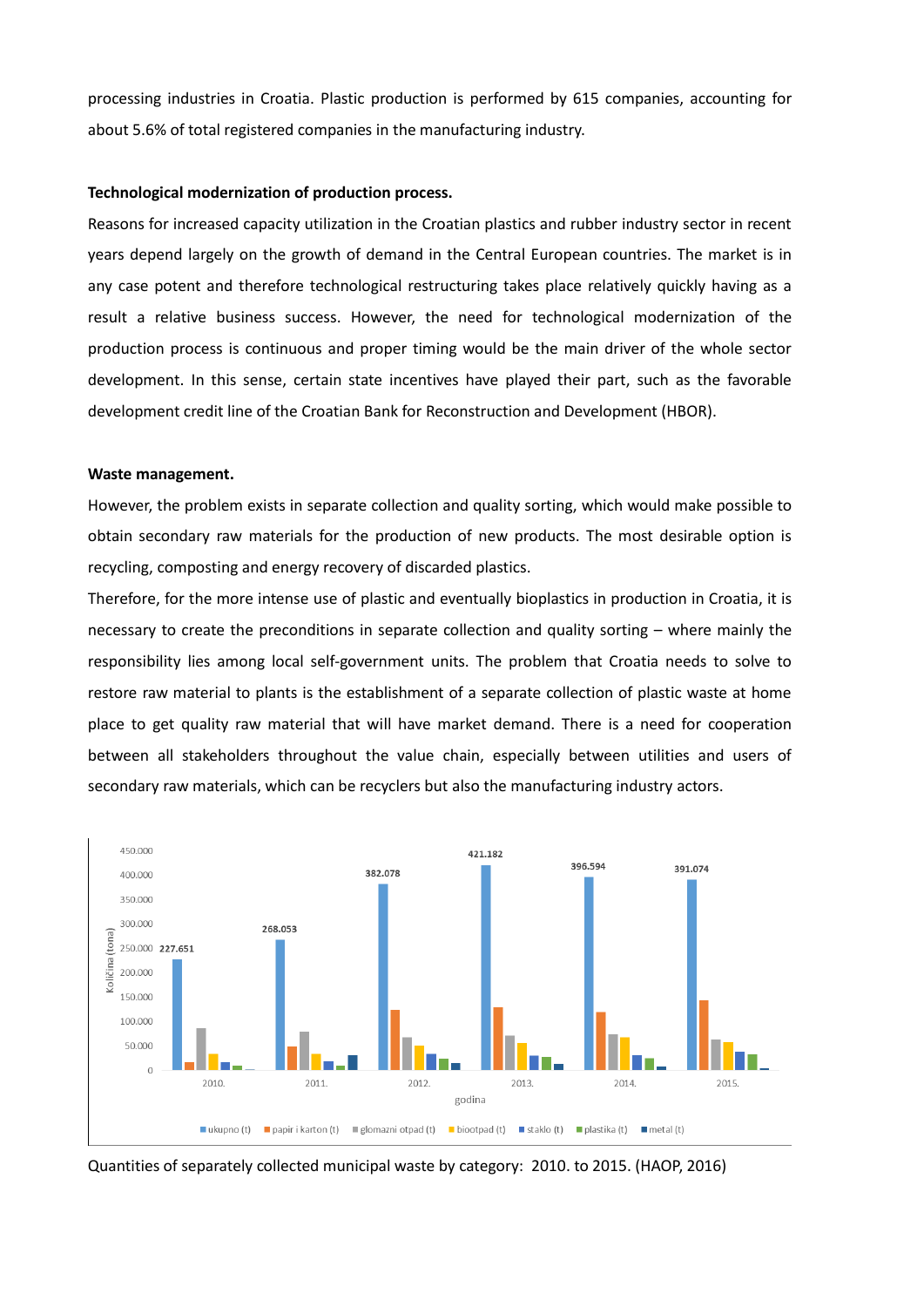### **Legislation in Croatia**

The analysis of paper-plastic value chain brings us to different types of products (packaging in food industry, packaging in textile industry etc.) as well as different types of actors active within the value chain (waste management companies, product designers etc.).

The existing law and regulations cover the topics separately and this paper provides list of laws and regulations related to above-mentioned types of products and actors within the paper plastic value chain.

# **List of currently applicable regulations in Croatia concerning traceability (related to food packaging):**

Law on General Product Safety (Official Gazette 30/09, 139/10, 14/14) / Zakon o općoj sigurnosti proizvoda (Narodne novine 30/09, 139/10, 14/14)

Food Act (Official Gazette 81/13, 14/14, 30/15) / Zakon o hrani (Narodne novine 81/13, 14/14, 30/15) Ordinance on the Material Safety of Materials and Objects Contaminated with Food (Official Gazette 125/06, 31/11) / Pravilnik o zdravstvenoj ispravnosti materijala i predmeta koji dolaze u dodir s hranom (Narodne novine 125/06, 31/11)

Law on General Use Items (Official Gazette 39/13, 47/14) / Zakon o predmetima opće uporabe (Narodne novine 39/13, 47/14) / Pravilnik o zdravstvenoj ispravnosti predmeta široke potrošnje te zdravstvenoj ispravnosti i sigurnosti igračaka (Narodne novine 47/08) Ordinance on the Health and Safety of Consumer Goods and Health and Safety of Toys (Official Gazette 47/08)

#### **List of currently applicable regulations in Croatia concerning packaging and packaging waste:**

Regulations on packaging and waste packaging / pravilnik o ambalaži i otpadnoj ambalaži (Official Gazette 88/2015)

Ordinance on Amendments to the Packaging Ordinance and Waste Packaging / Pravilnik o izmjenama i dopunama Pravilnika o ambalaži i otpadnoj ambalaži (Official **Gazette** 116/2017)

### **Most important companies in the plastics sector in the Republic of Croatia.**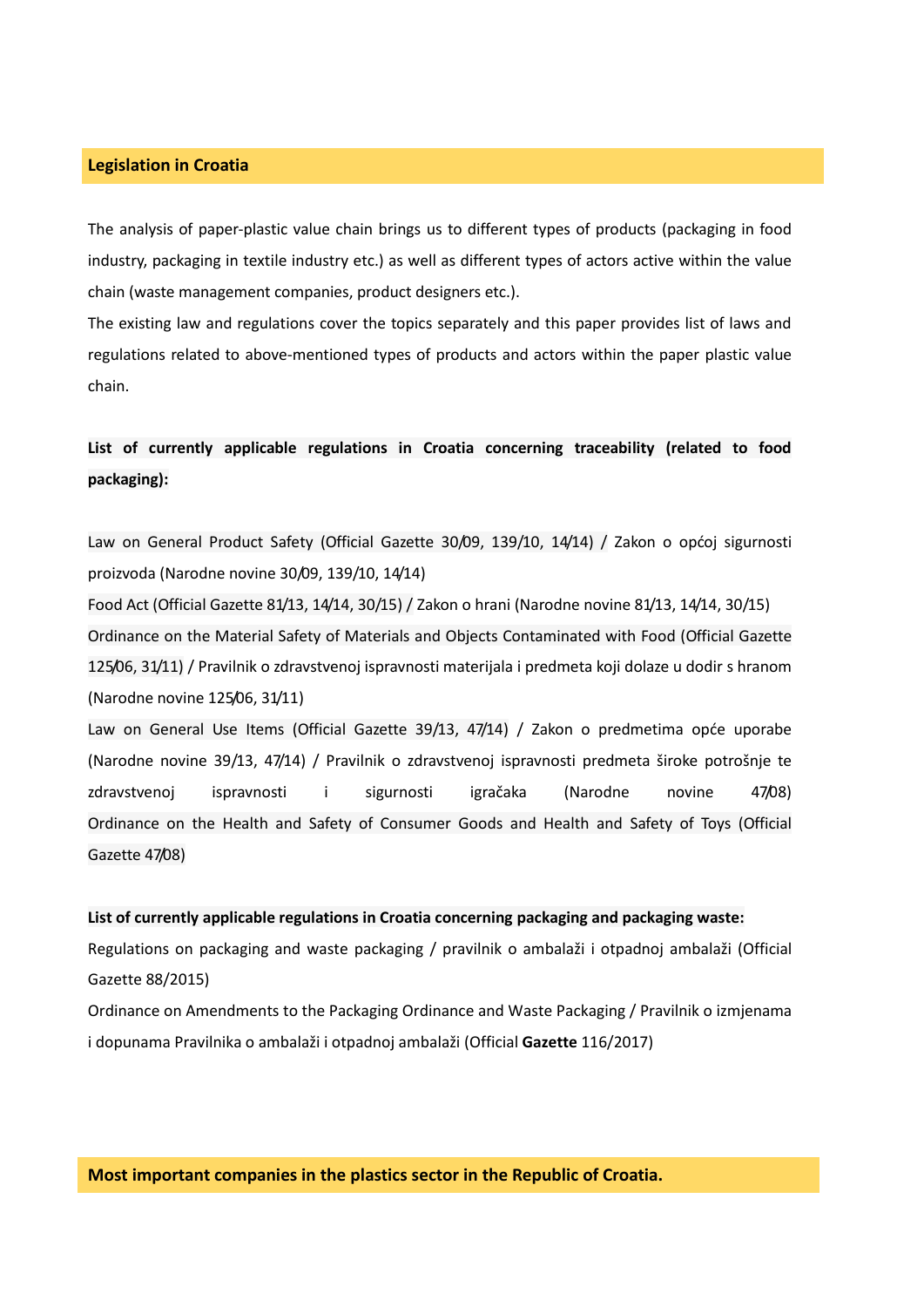**Muraplast** – one of the leading producer of polyethylene blown film in Croatia. They operate with an annual production capacity of 20.000 tons and and employ more then 230 people.

Their main product is extruded polyethylene tubular blown film, mainly been used for the packaging of beverages and food. They also produce industrial bags, pallet covers and sacks, shopping bags with different carrying handles and others products of similar use. Since 2013 their production program has been upgraded with multilayer flexible packaging, and in 2015 they have invested in production of paper packaging and paper bags.

**Weltplast** – producer of wide range of products, including pressure HDPE pipes, PP pipes for home installation and dressed packaging, industrial films and foils. Weltplast also offers a range of environmentally friendly products, under the EcoWelt brand. EcoWelt® products are completely biodegradable and compostable. Obtained by extrusion process of BASF raw materials. EcoWelt® packaging products fully comply with the requirements of EN 13 432, which establishes criteria for biodegradation and composting, as well as compost quality, and all harmonized with the European Directive 94/62/EC on packaging and packaging waste. Company also has recycling line installed.

**EcoCortec** – specializes in manufacturing of biodegradable and compostable films. Company offers wide range of products; from collection and retail bages, to high tech barrier and tensioning films under the commercial brand Eco Film, Eco Works and Eco Wrap. Main product line are polyethylene films based on Cortec Corporation's innovative Vapor phase Corrosion Inhibitor (VpCI®) technology used primarily by the automotive industry. Company has a complete technology for recycling of their waste.

**Drava International** - even in Eureopan context, the company is quite large actor in processing the PET packaging. The total amount of plastic collected in Croatia is about 15 thousand tons, but Drava International annually processes about 25 thousand tons. The difference is imported from Serbia, from Kosovo and Bosnia and Herzegovina, and smaller quantities even from Germany. Company's main activity is recylcing of PE and PET packaging. Company also extrudes PE films, producing different LDPE, LLDPE and HDPE packaging.

**Aluflex** - producer of flexible packaging foils and films. Company manufactures mono-layer structures and multi-layer laminations by rotogravure and flexographic printing on aluminium foil and variety of films and papers. Main industries served with flexible packaging either PE or Paper/ PE combination are pharmaceutical industry, human food packaging and confectionary.

**Rotoplast** - In the area of flexible packaging, they offer the complete product – from design to printing, laminating, slitting, pressing and confectioning, i.e. manufacturing of various types of bags. Serving different industires and covering variuos packaging applications: coffee and coffee substitutes, confectionary industry, packaging of snacks, sliced and frozen products, meat and diary.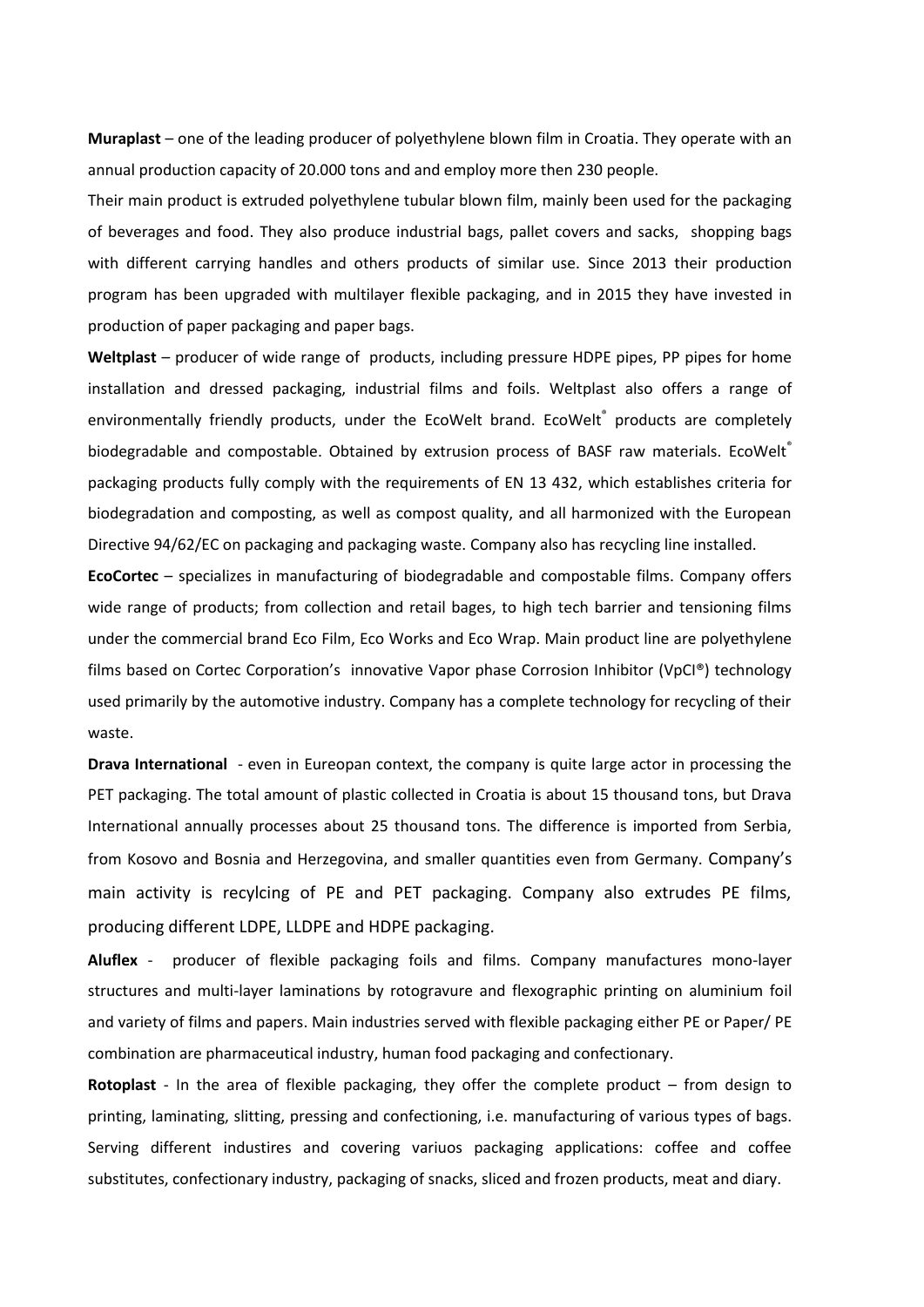**MEC** – flexible packaging converter: manufacturer of films and bags.

#### **Paper Statistics**

The European paper industry is a strategic sector, playing an active part in Europe's sustainable reindustrialization. Our natural, renewable bio-based resources and our knowledge of wood and fibre chemistry give us a key role in adding value and creating jobs within a long value chain. The many European sectors that use paper-based products or supply goods and services to the paper industry benefit considerably as a result. At least 82% of our raw materials are sourced in Europe from responsibly managed forests which are more abundant and healthier now than they were 40 years ago .

Paper and board production in Croatia increased gradually until 2008 but suffered significantly from the economic crisis in 2008 and 2009, along with most industrial sectors. Croatian pulp and paper production in 2012 continued to be affected by the economic slowdown that began in mid-2011. Statistics show decrease in the number of enterprises in the manufacture of paper and paper products industry in Croatia from 2008 to 2016. In 2015, there were 301 enterprises manufacturing paper and paper products in Croatia. Statistical data for 2017, according to National Classification 1711 - Manufacture of Pulp show 38 911 metric tons produced in Croatia, 1712 – Manufacture of Paper and Paperboad 214 905 metric tons, 172 – Manufacture of Articles of Paper and Paperboad 369 542 metric tons. There is one large company in the industry (DS Smith Belisce Paper Mill), some fifty medium size paper and board converting plants with the rest being small or micro companies. In 2015, the paper manufacturing sector in Croatia employed a total number of 4,209 people showing almost constant decrease since 2009. The revenue of corrugated paper & paperboard manufacture in Croatia from 2009 (sharp drop following 2008 crisis) to 2014 have been growing and have reached 200 million EUR in 2015.

Croatia exports over 90% of its paper recylables, Austria is the greater importer of Croatia's waste. The concept of recycling was implemented before the infrastracture to manage it properly. Pan Papier and DS Smith are one of the few companies who process paper in Croatia.

#### **Main companies in the sector:**

**DS Smith Belisce Croatia** –Corrugated case materials produced by DS Smith Belisce are supplied to the packaging industry for conversion into corrugated board and boxes. Corrugated packaging has one of the highest recycling rates of all materials – helping to make it a truly sustainable packaging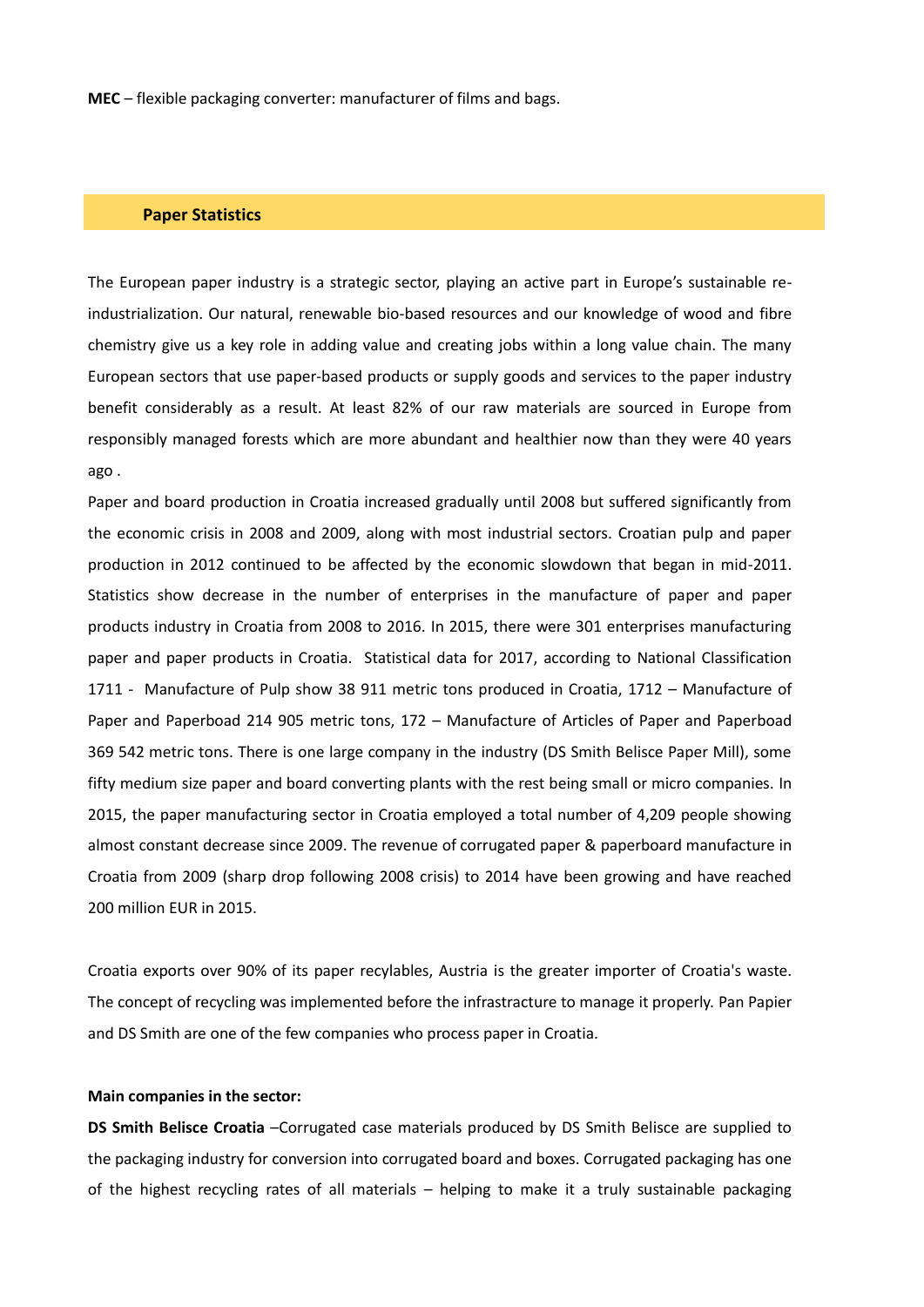solution. DSM Smith Belisce produces speciality papers for many different industries including construction, tissues, food manufacturing, stationery and education. Belisce currently operates 2 paper machines , and has an annual production capacity of 225.000 tons.

**Dunapack Valoviti Papir** – member of Prinzhorn Holding is present on Croatian market from early 90's. Market leader in recycling, paper and packaging in the region. Factory is making business sales of 94 Mio m<sup>2</sup> corrugated products per year (data from 2014).

**PAN, Tvornica Papira Zagreb** – producer of all types of cardboard sheets and finished cardboard packaging. Paper is produced by recycling of waste paper. PAN is the only producer of white packaging papers in Croatia. They collect waste, packaging cardboard and paper in Zagreb, and use it in paper production. 30 % of produced packaging paper is processed into corrugated cardboard and 70% is exported as a finished product.

### **Flexible and/or corrugated packaging:**

**Model Pakiranja -** Producer of transport packaging, displays and special packaging made of cardboard and corrugated board.

**Biokalnik IPA** – producer of cardboard boxes, serving primarily food industry.

**Istragrafika** – main product categories produced by Istragrafika are flexible packaging (45%) and cardboard packaging (40%). Main industries they serve: food industry, confectionary industry (Kras Zagreb), cosmetic industry, tobacco industry and crystal industry.

**Jaškapack** – company has BHS line for the production of corrugated board installed at the factory with the annual production capacity of 35 000 tonnes. They produce seven-layer corrugated boards and microflute board. In Croatia, they are the only producer of waterproof packaging. It is the socalled contact box for packing liquid industrial grease.

**Grafičar** - flexible packaging manufacturer for number of industries: food, pharmaceutical, cosmetic, tobacco and metal. They also produce labels for beverage industry, paper bags and office paper stationary.

#### **Bioplastics in Croatia**

Field of bioplastic materials in the Republic of Croatia is at a very early stage. Croatia's innovation performance over the last decade has fallen short of expectations. Based on information from HGK (Croatian Chamber of Commerce), there is no possibility at this moment to identify bioplastics manufacturers through existing official bases. Namely, producers and production of semi-finished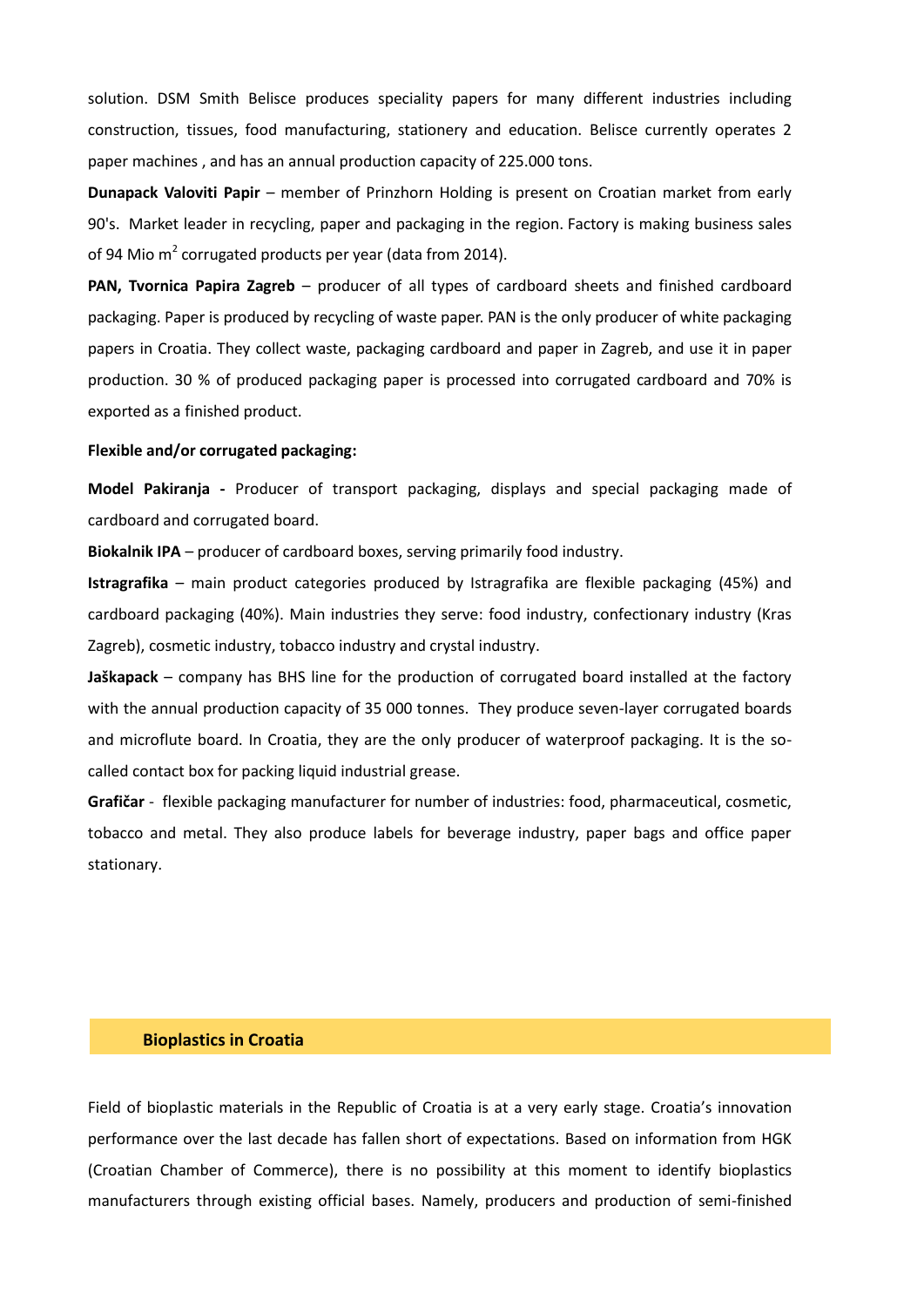and finished products are monitored by the NKD<sup>1</sup> for all polymers. The production of the polymer is monitored according to the type of material but unfortunately the production of biopolymers in the Republic of Croatia for now does not exist according to official data and statistics. However, there is a production of biopolymer bags produced by companies Weltplast, EcoCortec and Mi-plast in Croatia.

The innovation system is operating below its potential, whether measured by the system's inputs, outputs or by the contribution of innovation to economic growth. Croatia is significantly below EUaverage in innovation and belongs to a group of countries considered as moderate innovators. There are two major companies at the market that produce biodegradable films and foils, EcoCortec in Beli Manastir and Weltplast in Odra / Zagreb. In its production program, Eco Cortec offers products based on three types of biodegradable polymers – PLA, PHA and fossil-based biodegradable polymer, while Weltplast works with BASF biodegradable polymers. EcoCortec and University of Zagreb, Faculty of Mechanical Engineering and Naval Architecture have been involved in the CIP Eco-innovation project, funded by the European Union – MarineClean (Marine debris removal and preventing further litter entry), with the scope of developing plastic packaging material, degradable in seawater.

Bioplastics are on the rise and will continue to capture a larger share of the plastics industry year after year, and the same is forecasted for the Croatian market. [Grand View Research](http://energyandgold.com/2016/03/10/an-enormous-investment-opportunity-in-a-rapidly-growing-space/) stated bioplastics controlled less than a 2 percent share of the plastics industry in 2015. They predict bioplastics will control a 5 percent market share of the total plastics market by 2020 and a 40 percent share by 2030. The main drivers for these predictions are based on consumer demand, corporate vision, practicality of design and costs. Consumers are becoming more aware of the dangers petroleum-based plastics and the benefits of sustainable plastics.

For the period 2014-2020, Croatia has been allocated EUR 10.6 billion from the European Structural and Investment Funds. There are several programs targeting investment in the lastest equipment for SMEs. Mi-Plast d.o.o**.**, company based in Rijeka, Croatia is currently in the phase of significant investment of 1.5 million EUR in a new facility. Their product range will be wide and varied and will be entirely based on bioplastics. Company's main activity is the processing of LDPE and HDPE materials, bio polymers, packaging and production of these materials, as well as regeneration and recycling of these materials. The products obtained by processing of polyoefins and bio materials are mainly used in the construction sector, agriculture and in retail sector. These products are: agriculture mulch, shopping bags, garbage bags, construction film foils, laminated foils etc. The company is placing its products mainly to the countries in the South Eastern Europe, Slovenia and Italy. MI-PLAST provides agriculture products to public institutions in the field of agriculture and to private companies. The company markets its products through its retail stores (field sales) and by

1

<sup>&</sup>lt;sup>1</sup> NKD-Nacionalna klasifikacija djelatnosti (eng. National Classification of Economic Activity)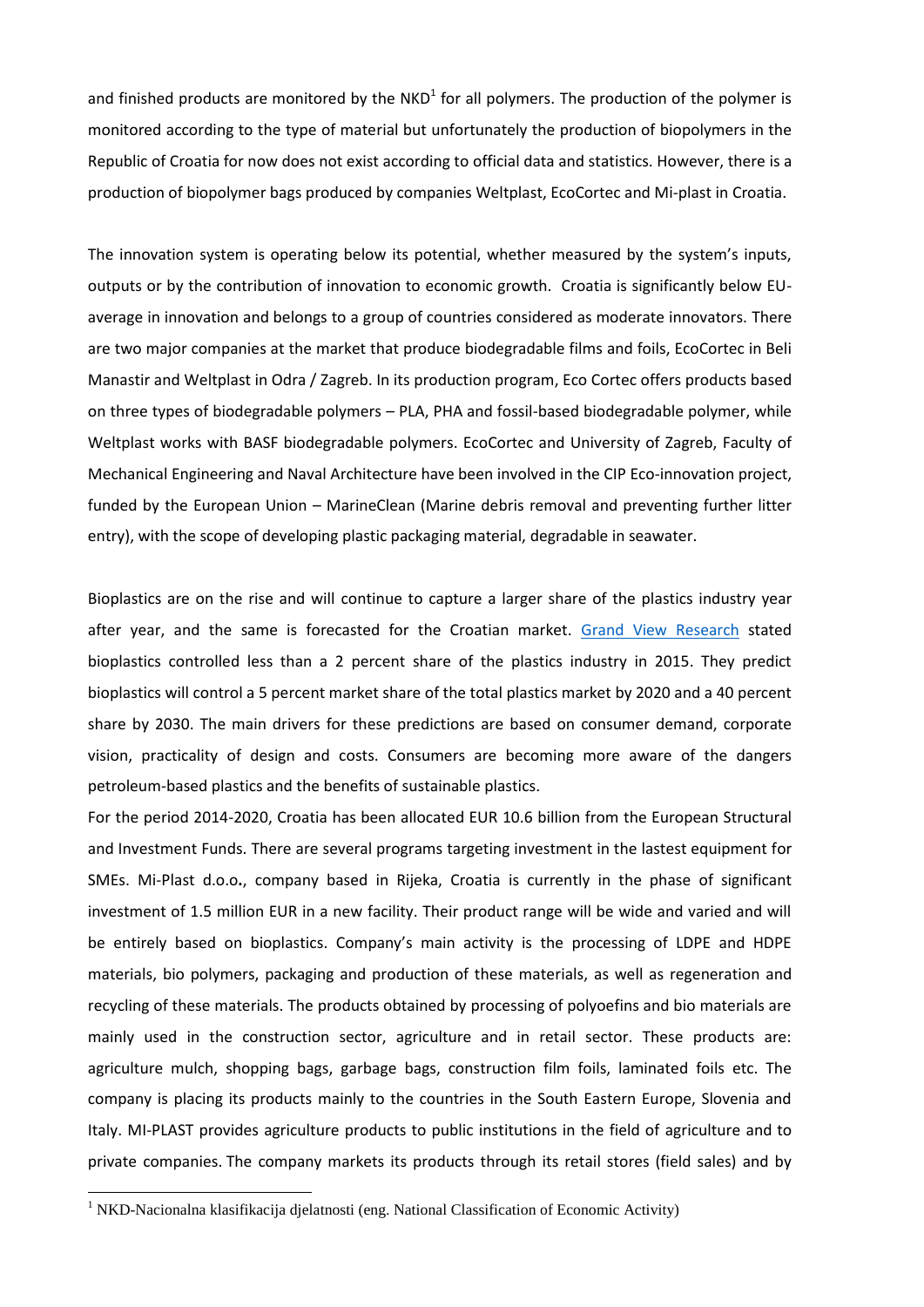direct contact with customers. Also we have to mention that Mi-Plast company is one of the founders of first Center of competence Rijeka for bio economy and biotechnology. Optiplast, family company from Odra, is another company that has received EU funds and invested in new equipment for production of biodegradable bags, mainly targeting western European markets.

Sustainable environment in Croatia has strengths in energy related areas while also being very strong in other environmental areas important for sustainable growth: tackling climate change (affects food production and bio-economy, quality of life, tourism, etc.); water resource management (drinking water, waste waters); clean air protection (health and quality of life); control of other environmental conditions (rivers, Adriatic sea, soil). Croatian Environment and nature Agency (CENA) as an independent public institution controls environment by monitoring water, sea, rivers, air, climate changes, soil, nature, sector impacts, waste and general issues. The Agency is a focal institution in charge for collecting, integrating, and processing all environmental data<sup>2</sup>.

Important prerequisite for bio potential and part of the knowledge-based bio-economy (KBBE) will be to provide solutions and products for efficient collecting, compacting and discharge of municipal and selected **waste.** 

Regarding the level of cluster development, CCCs that contribute to raising competitive value of this thematic area are: (1) Food processing CCC and (2) Wood processing CCC. Further development of relevant CCCs (Food, Wood and Chemical, Plastic and Rubber CCC) will contribute to raising competitiveness of this thematic area and to promoting cooperation between the public, private and science sector with the aim to create bioeconomy value chains, which produce goods, services and solutions sustainably, with more efficient use of resources and through clean technologies.

## **Conclusion**

1

### **Industry in general.**

The conclusion that arises from the above-mentioned data related to the plastic, bioplastic and paper industry in the Republic of Croatia is that the industry is still facing challenges related to the modernization of the existing technological processes and necessity to follow and anticipate the innovation challenges.

<sup>&</sup>lt;sup>2</sup> CENA runs the database of documents on sustainable development and environmental protection.